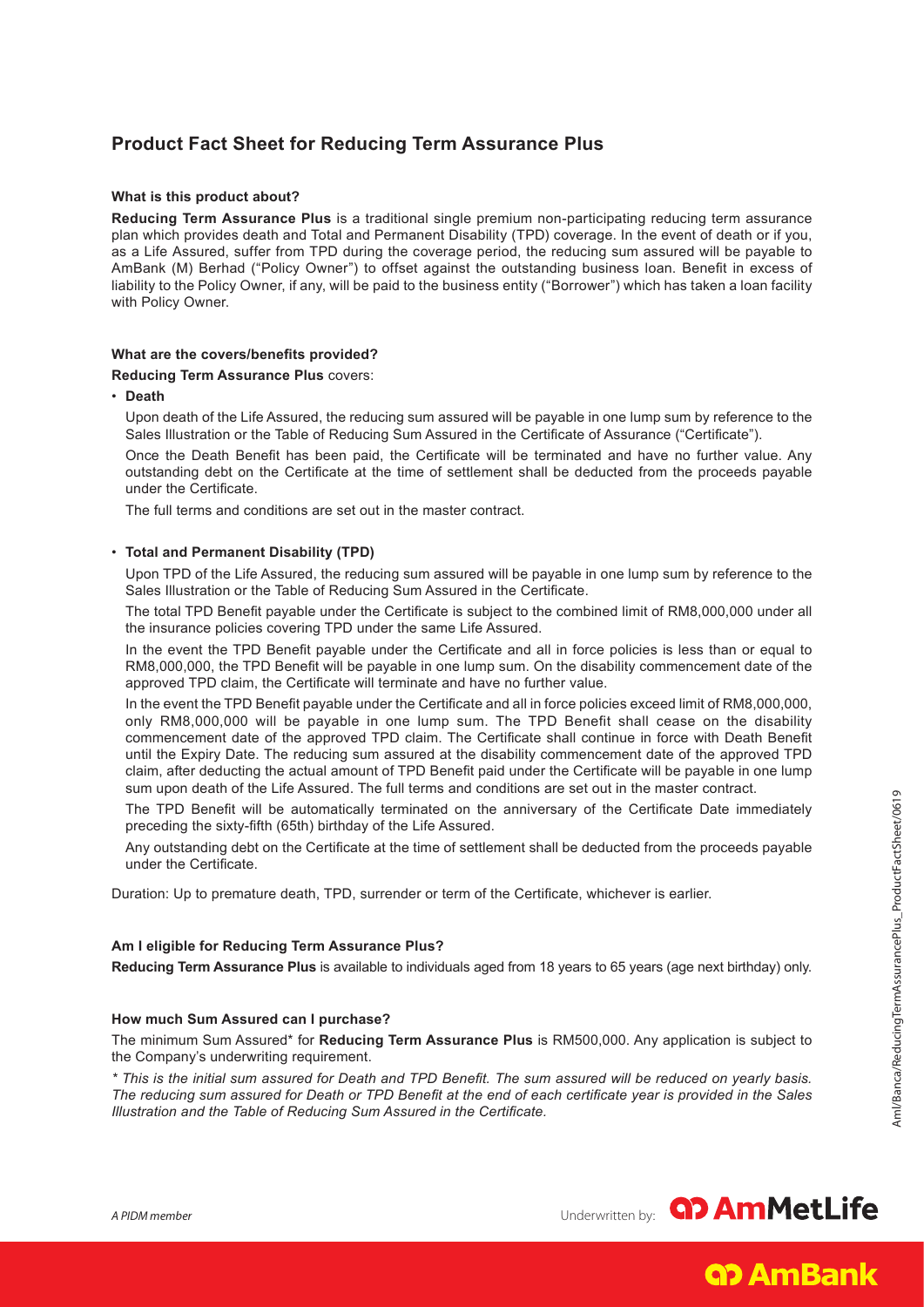# **How much premium do I have to pay?**

The total premium that you have to pay and the terms and conditions relating to your Certificate may vary depending on underwriting requirements of AmMetLife Insurance Berhad.

## **What are the fees and charges that I have to pay?**

Commission: 10% of single premium which forms part of the premium.

### **What are some of the key terms and conditions that I should be aware of?**

- You should satisfy yourself that this plan will best serve your needs and that the premium payable under the Certificate is an amount you can afford.
- Importance of disclosure you must disclose all material facts such as medical conditions, and state your age correctly.
- You must complete the proposal form accurately. If you fail to disclose or wrongly disclose any material information:
	- i. premium and benefit amount may be affected; or
	- ii. the Certificate may be cancelled and premium less medical expenses, claims and any other charges will be refunded to the Borrower without interest.
- Cooling-off period you and/or the Borrower may notify Policy Owner to cancel the Certificate by returning the Certificate within fifteen (15) days from the date of receipt of the Certificate. The premium that the Borrower has paid (less any medical expenses incurred) will be refunded to the Borrower.
- No benefit will be payable for Death and TPD due to Pre-Existing Condition within the first twelve (12) months from the Effective Date of the Certificate if the Certificate is issued without undergoing any medical underwriting. The full premium paid will be refunded without interest.

Pre-Existing Condition means any injury, illness, condition or symptom that existed prior to the Effective Date of the Certificate, for which:

- i) Treatment, medication, advice or diagnosis has been sought or received; or
- ii) An ordinary and prudent person with such injury, illness, condition or symptom would have sought advice or treatment in connection with his/her health; or
- iii) You knew existed, whether or not treatment, medication, advice or diagnosis was sought or received.
- If you switch to another insurer or transfer from one policy to another, you may be subject to the new terms and conditions of the new policy or the new insurer.
- You or your representative must notify AmMetLife Insurance Berhad as soon as possible after a claim event. You may visit ammetlife.com for the detailed claim procedure.

*Note: This list is non-exhaustive. Please refer to the master contract for the terms and conditions under this plan.*

#### **What are the major exclusions under the Certificate?**

- The Certificate shall not cover death due from suicide whether the Life Assured was sane or insane at the time of suicide within one (1) year from the Effective Date of the Certificate. The full premium paid less any expenses for medical examination of the Life Assured will be refunded without interest. No benefit shall be payable if death is due to Pre-Existing Condition within twelve (12) months from the Effective Date of the Certificate, if applicable.
- TPD shall not cover any disabilities caused directly or indirectly, wholly or partly by any of the following occurrences:
	- i) Self-inflicted injury or any attempt thereat while sane or insane; or
	- ii) Entering, operating or servicing, ascending or descending from or with any aerial device or conveyance except while the Life Assured is in an aircraft operated by a commercial passenger airline on a regular scheduled passenger trip over its established passenger route or when the Life Assured is a passenger of a fully licensed aircraft or helicopter service operating in areas not serviced by a regular scheduled passenger aircraft; or
	- iii) Disability sustained prior to the Effective Date of the Certificate; or
	- iv) Pre-Existing Condition within twelve (12) months from the Effective Date of the Certificate, if applicable.

*Note: This list is non-exhaustive. Please refer to the master contract for the full exclusions under this plan.*

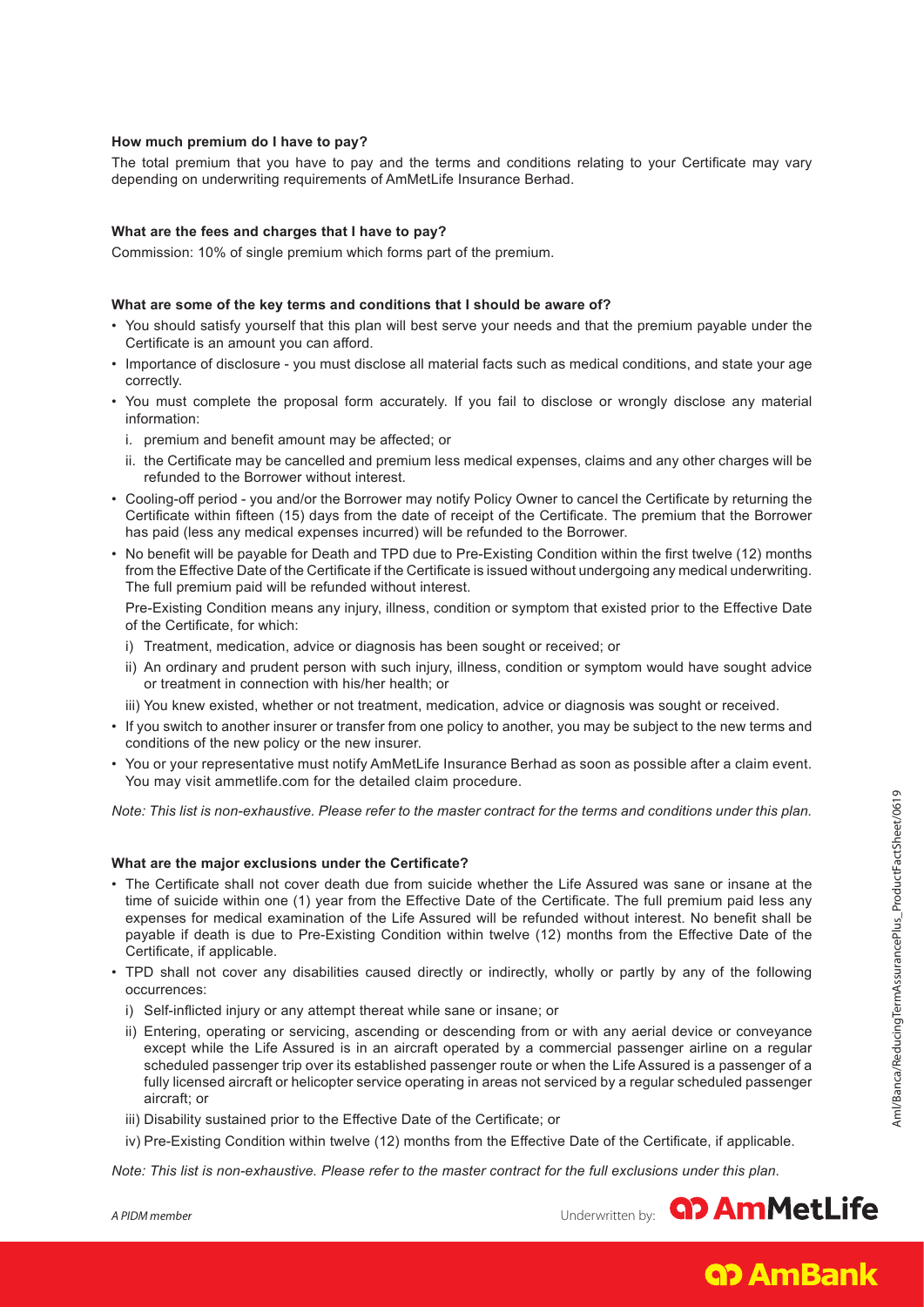#### **Can I cancel my Certificate?**

- You and/or the Borrower may cancel the Certificate after the fifteen (15) days cooling off period (also known as the "free look period"), the Borrower is entitled to receive the cash surrender value (if any). The cancellation of the Certificate will be subject to the Policy Owner's approval.
- The cash amount that we will pay to the Borrower when you and/or the Borrower cancel the Certificate after the cooling off period and before the maturity period will be less than the total amount of premium the Borrower has paid.
- If the loan is settled before expiry of the loan term, there are 2 options available:
	- i) You and/or the Borrower may cancel the Certificate and the cash surrender value (if any) will be payable to the Borrower, subject to AmMetLife receiving a written notice from you and/or Borrower and a valid discharge from the Policy Owner; or
	- ii) The Certificate may be assigned to you subject to AmMetLife receiving a written notice from the Borrower and receiving a written notice of discharge from the Policy Owner. In the event of claim, payment is made to you or nominee.

#### **What do I need to do if there are changes to my contact details?**

It is important that you inform us of any change in your contact details (including that of the Borrower) to ensure that all correspondences reach you and/or Borrower in a timely manner.

## **Will I be entitled for tax benefits?**

The premium paid may qualify you for a personal tax relief. However, tax benefits are subject to the Malaysian Income Tax Act 1967, and final decision of the Inland Revenue Board.

## **Where can I get further information?**

Should you require additional information about life insurance, please refer to the relevant *insuranceinfo* booklet, available on www.insuranceinfo.com.my

If you have any enquiries, please contact us at:

#### **Customer Care Centre**

AmMetLife Insurance Berhad Level 6, Menara 1 Sentrum, No. 201, Jalan Tun Sambanthan, 50470 Kuala Lumpur.

Tel : 1 300 88 8800

E-Mail : customercare@ammetlife.com

Homepage : ammetlife.com

**SMS (Alert)** Type **AML**<space>**Message** Send to **33911** (Alert)

#### **Other similar types of cover available**

Please ask AmMetLife Insurance Berhad/AmBank (M) Berhad for other similar types of plans offered by AmMetLife Insurance Berhad.

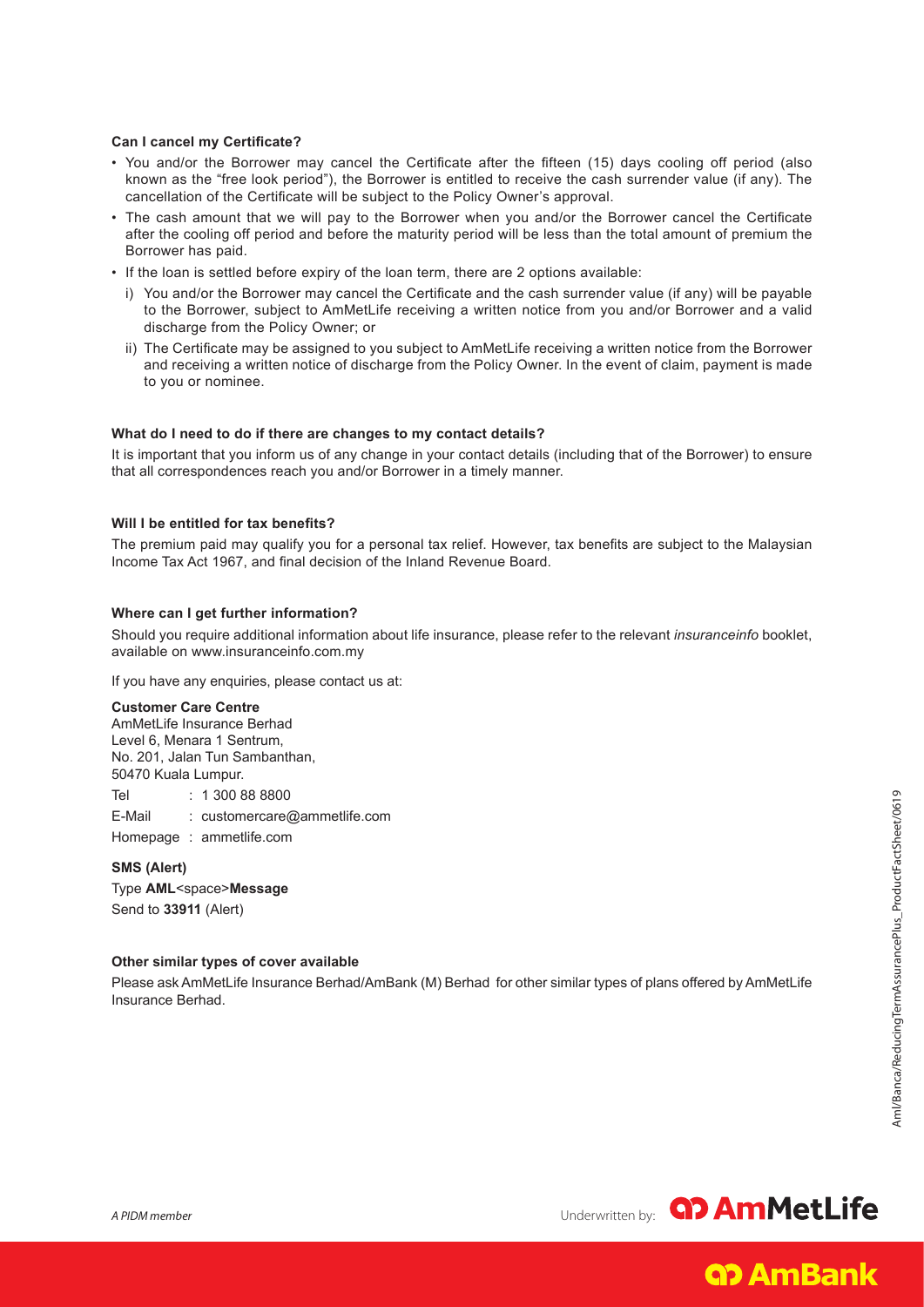## **IMPORTANT NOTE:**

### **BUYING LIFE INSURANCE POLICY IS A LONG-TERM FINANCIAL COMMITMENT. YOU MUST CHOOSE THE TYPE OF POLICY THAT BEST SUITS YOUR PERSONAL CIRCUMSTANCES. YOU SHOULD READ AND UNDERSTAND THE INSURANCE POLICY AND DISCUSS WITH THE BANK SALES STAFF OR CONTACT THE INSURANCE COMPANY DIRECTLY FOR MORE INFORMATION.**

### **Disclaimer:**

The information, statement and/or description contained herein are strictly meant to be general information for quick reference and illustration purposes only and are not to be construed as a contract of insurance.

You are advised to refer to the master contract and Certificate for details on important features of the Plan that you have purchased.

This product fact sheet is for general information only. It is not a contract of insurance. You are advised to refer to the Product Disclosure Sheet, Sales Illustration and relevant *insuranceinfo* booklet for details of important features, benefits and exclusions of the plan before purchasing the plan.

If you need further information, you may refer to our sales representative or call us at 1300 88 8800 or visit our website. In the event of any inconsistencies between the Bahasa Malaysia or other language versions and the English version of this document, the English wordings shall prevail.

AmMetLife Insurance Berhad is licensed under the Financial Services Act 2013 and regulated by Bank Negara Malaysia.

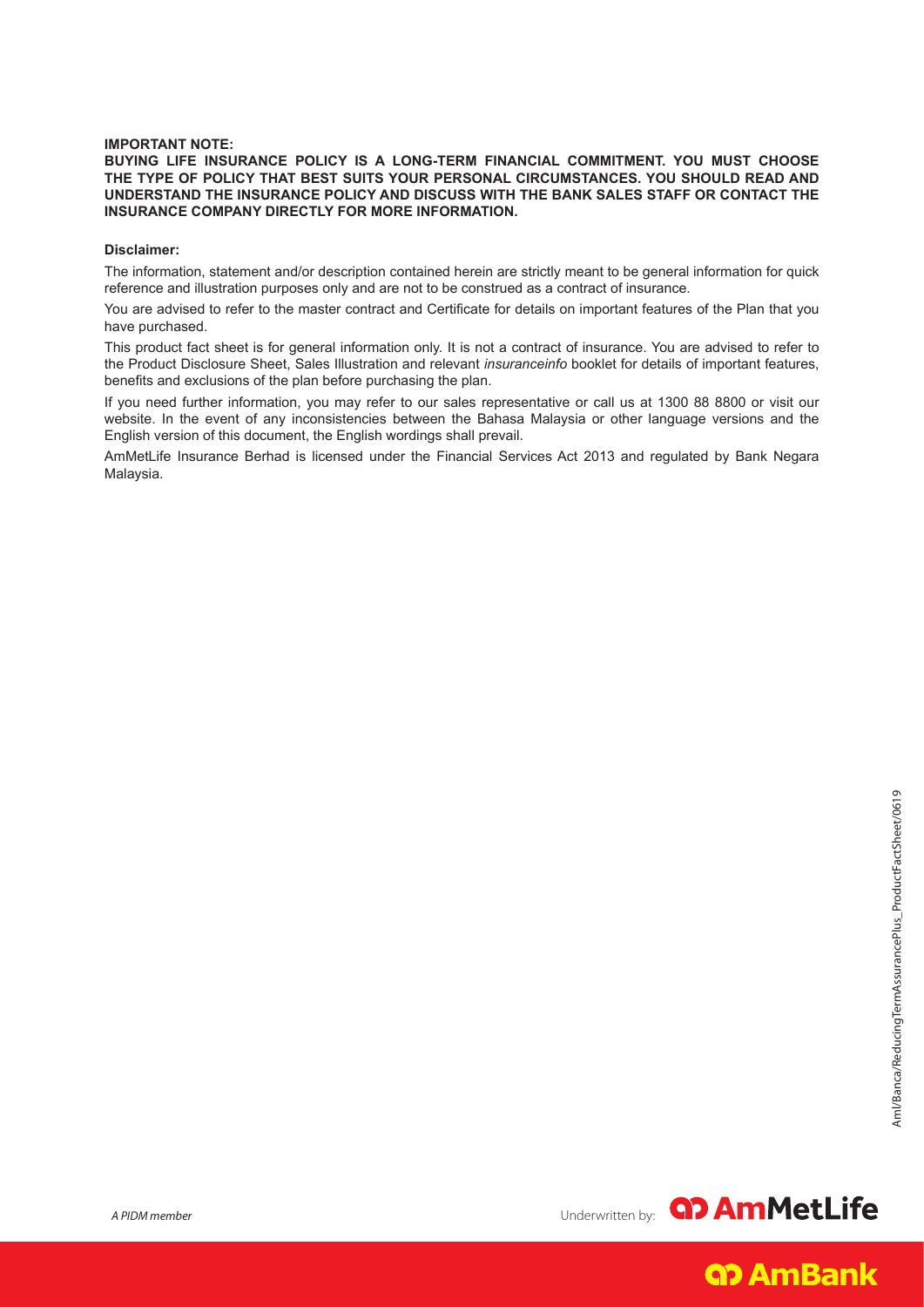# **Lembaran Fakta Produk bagi Reducing Term Assurance Plus**

# **Apakah produk ini?**

**Reducing Term Assurance Plus** adalah pelan kesusutan tempoh tradisional premium tunggal tanpa penyertaan yang menyediakan perlindungan untuk kematian dan Hilang Upaya Menyeluruh dan Kekal (HUMK). Sekiranya berlaku kematian atau apabila anda sebagai Diri yang Diinsuranskan, mengalami HUMK dalam tempoh perlindungan, jumlah diinsuranskan menyusut akan dibayar kepada AmBank (M) Berhad ("Pemilik Polisi") untuk mengimbangi pinjaman perniagaan yang tertunggak. Kelebihan manfaat pada liabiliti Pemilik Polisi, jika ada, akan dibayar kepada entiti perniagaan ("Peminjam") yang telah mengambil kemudahan pinjaman daripada Pemilik Polisi.

## **Apakah perlindungan/manfaat yang disediakan?**

**Reducing Term Assurance Plus** melindungi:

• **Kematian**

 Di mana berlakunya kematian Diri yang Diinsuranskan, jumlah diinsuranskan menyusut akan dibayar secara sekaligus dengan merujuk kepada Ilustrasi Jualan atau Jadual Jumlah Diinsuranskan Menyusut dalam Sijil Insurans ("Sijil").

 Sebaik sahaja Manfaat Kematian dibayar, Sijil akan tamat dan tidak akan mempunyai nilai selanjutnya. Sebarang hutang tertunggak untuk Sijil pada masa penyelesaian akan ditolak daripada hasil yang dibayar di bawah Sijil.

Terma-terma dan syarat-syarat menyeluruh termaktub dalam kontrak utama.

#### • **Hilang Upaya Menyeluruh dan Kekal (HUMK)**

Di mana berlakunya HUMK Diri yang Diinsuranskan, jumlah diinsuranskan menyusut akan dibayar secara sekaligus dengan merujuk kepada Ilustrasi Jualan atau Jadual Jumlah Diinsuranskan Menyusut dalam Sijil.

Jumlah Manfaat HUMK yang dibayar di bawah Sijil adalah tertakluk kepada gabungan sebanyak RM8,000,000 di bawah semua polisi insurans yang melindungi HUMK bagi Diri yang Diinsuranskan yang sama.

Di mana berlakunya Manfaat HUMK yang perlu dibayar di bawah Sijil dan semua polisi yang masih berkuatkuasa adalah RM8,000,000 atau kurang, Manfaat HUMK akan dibayar secara sekaligus. Pada tarikh kehilangan upaya bermula untuk tuntutan HUMK yang diluluskan, Sijil akan tamat dan tidak akan mempunyai nilai selanjutnya.

Di mana berlakunya Manfaat HUMK yang perlu dibayar di bawah Sijil dan semua polisi yang masih berkuatkuasa adalah melebihi RM8,000,000, hanya RM8,000,000 akan dibayar secara sekaligus. Manfaat HUMK akan terhenti pada tarikh kehilangan upaya bermula untuk tuntutan HUMK yang diluluskan. Sijil akan terus berkuatkuasa dengan Manfaat Kematian sehingga Tarikh Tamat. Jumlah Diinsuranskan Menyusut pada tarikh kehilangan upaya bermula untuk tuntutan HUMK yang diluluskan, selepas ditolak dengan jumlah sebenar Manfaat HUMK yang dibayar di bawah Sijil akan dibayar secara sekaligus ke atas kematian Diri yang Diinsuranskan. Terma-terma dan syarat-syarat menyeluruh termaktub dalam kontrak utama.

Manfaat HUMK akan secara automatiknya tamat pada ulang tahun Tarikh Sijil sejurus sebelum hari jadi ke-enam puluh lima (ke-65) Diri yang Diinsuranskan.

Sebarang hutang tertunggak untuk Sijil pada masa penyelesaian akan ditolak daripada hasil yang dibayar di bawah Sijil.

Tempoh: Sehingga kematian pra-matang, HUMK, penyerahan atau tempoh Sijil, yang mana terdahulu.

#### **Adakah saya layak untuk Reducing Term Assurance Plus?**

**Reducing Term Assurance Plus** adalah terhad kepada individu berumur 18 tahun sehingga 65 tahun (umur hari jadi berikutnya) sahaja.

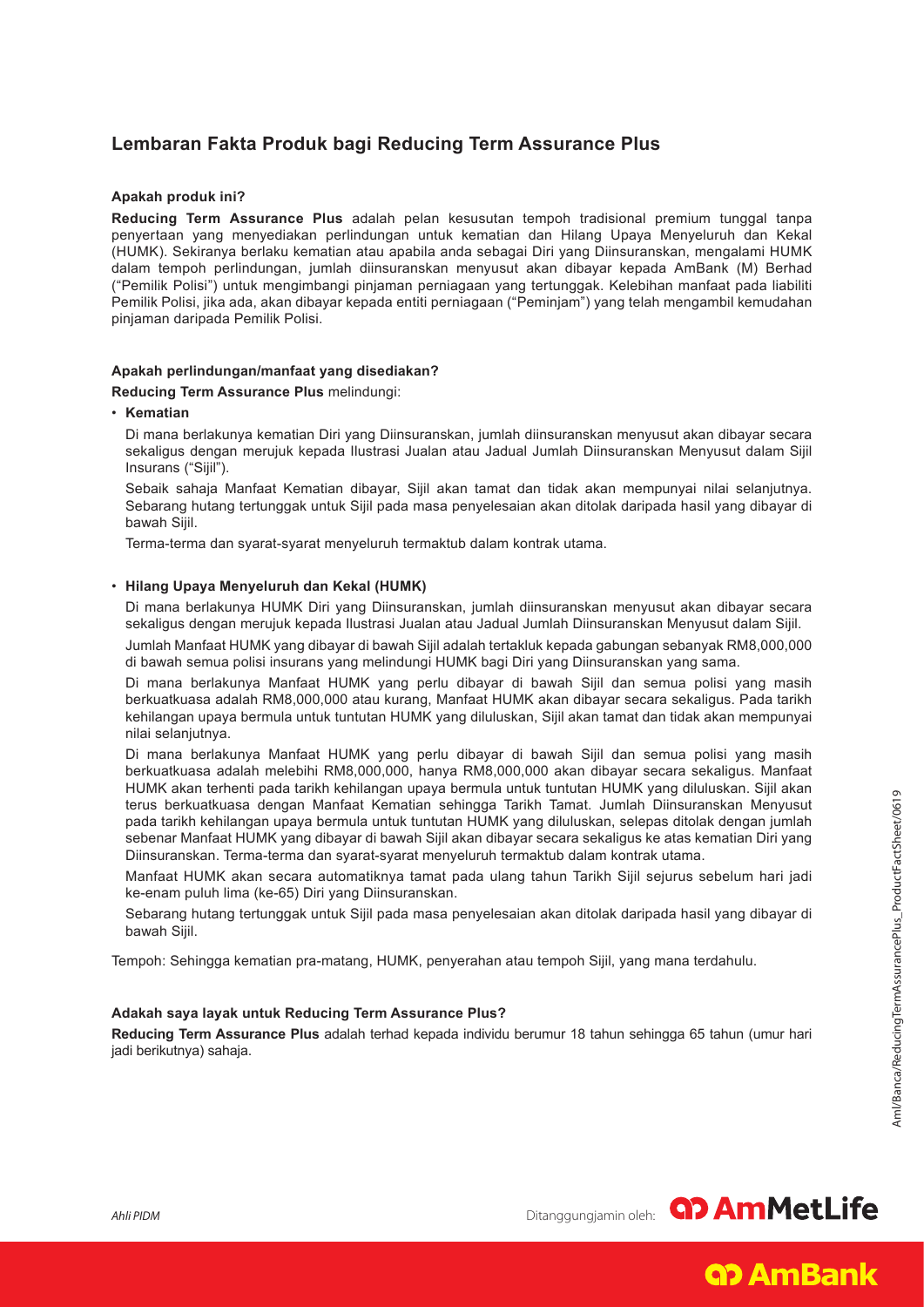## **Berapakan Jumlah Diinsuranskan yang boleh saya beli?**

Jumlah Diinsuranskan minimum\* bagi **Reducing Term Assurance Plus** adalah RM500,000. Sebarang permohonan adalah tertakluk kepada syarat pengunderaitan Syarikat.

*\* Ini merupakan jumlah diinsuranskan permulaan untuk Manfaat Kematian dan HUMK. Jumlah diinsuranskan akan dikurangkan secara tahunan. Jumlah diinsuranskan menyusut untuk Manfaat Kematian atau HUMK pada akhir setiap tahun sijil dipaparkan dalam Ilustrasi Jualan dan Jadual Jumlah Diinsuranskan Menyusut dalam Sijil.*

## **Berapakah premium yang perlu saya bayar?**

Jumlah premium yang perlu anda bayar serta terma-terma dan syarat-syarat yang berkaitan dengan Sijil anda mungkin berbeza bergantung kepada keperluan pengunderaitan AmMetLife Insurance Berhad.

## **Apakah yuran dan caj yang perlu saya bayar?**

Komisen: 10% daripada premium tunggal yang mana menjadi sebahagian daripada premium.

#### **Apakah terma-terma dan syarat-syarat utama yang saya harus ketahui?**

- Anda hendaklah memastikan bahawa pelan ini menepati keperluan anda dan premium yang dibayar di bawah Sijil merupakan jumlah yang anda mampu.
- Kepentingan pendedahan anda mesti mendedahkan kesemua fakta penting seperti keadaan kesihatan, dan menyatakan umur anda dengan betul.
- Anda mesti melengkapkan borang cadangan dengan tepat. Jika anda gagal untuk mendedahkan atau salah dedah sebarang maklumat penting:
	- i. jumlah premium dan amaun manfaat mungkin akan terjejas; atau
	- ii. Sijil mungkin dibatalkan dan premium selepas ditolak perbelanjaan perubatan, tuntutan dan sebarang caj lain akan dikembalikan kepada Peminjam tanpa faedah.
- Tempoh bertenang anda dan/atau Peminjam boleh memaklumkan Pemilik Polisi untuk membatalkan Sijil dengan mengembalikan Sijil tersebut dalam tempoh lima belas (15) hari dari tarikh penerimaan Sijil. Premium yang telah dibayar oleh Peminjam (selepas ditolak sebarang perbelanjaan untuk pemeriksaan perubatan) akan dikembalikan kepada Peminjam.
- Tiada manfaat akan dibayar sekiranya kematian dan HUMK adalah disebabkan oleh Keadaan Sedia Ada dalam tempoh dua belas (12) bulan dari Tarikh Berkuatkuasa jika Sijil dikeluarkan tanpa menjalani sebarang pengunderaitan perubatan. Premium penuh akan dikembalikan tanpa faedah.

 Keadaan Sedia Ada bermaksud sebarang kecederaan, penyakit, keadaan atau gejala yang wujud sebelum Tarikh Berkuatkuasa Sijil, di mana:

- i) Rawatan, perubatan, nasihat atau diagnosis telahpun dicadangkan atau diterima; atau
- ii) Seseorang yang biasa dan waras yang mengalami kecederaan, penyakit, keadaan atau gejala seharusnya telah mendapatkan nasihat ataupun rawatan yang sepatutnya untuk kesihatannya; atau
- iii) Kewujudannya telah anda ketahui, sama ada telah atau tidak, rawatan, perubatan, nasihat atau diagnosis dicadangkan atau diterima.
- Jika anda bertukar kepada syarikat insurans lain atau bertukar dari satu polisi ke polisi lain, anda mungkin tertakluk kepada terma-terma dan syarat-syarat baru bagi polisi yang baru atau syarikat insurans baru tersebut.
- Anda atau wakil anda hendaklah memaklumkan AmMetLife Insurance Berhad dengan secepat mungkin selepas berlaku sesuatu kejadian boleh dituntut. Anda boleh melayari ammetlife.com untuk mendapatkan prosedur tuntutan yang terperinci.

*Nota: Senarai ini tidak menyeluruh. Sila rujuk kepada kontrak utama untuk terma-terma dan syarat-syarat di bawah pelan ini.*

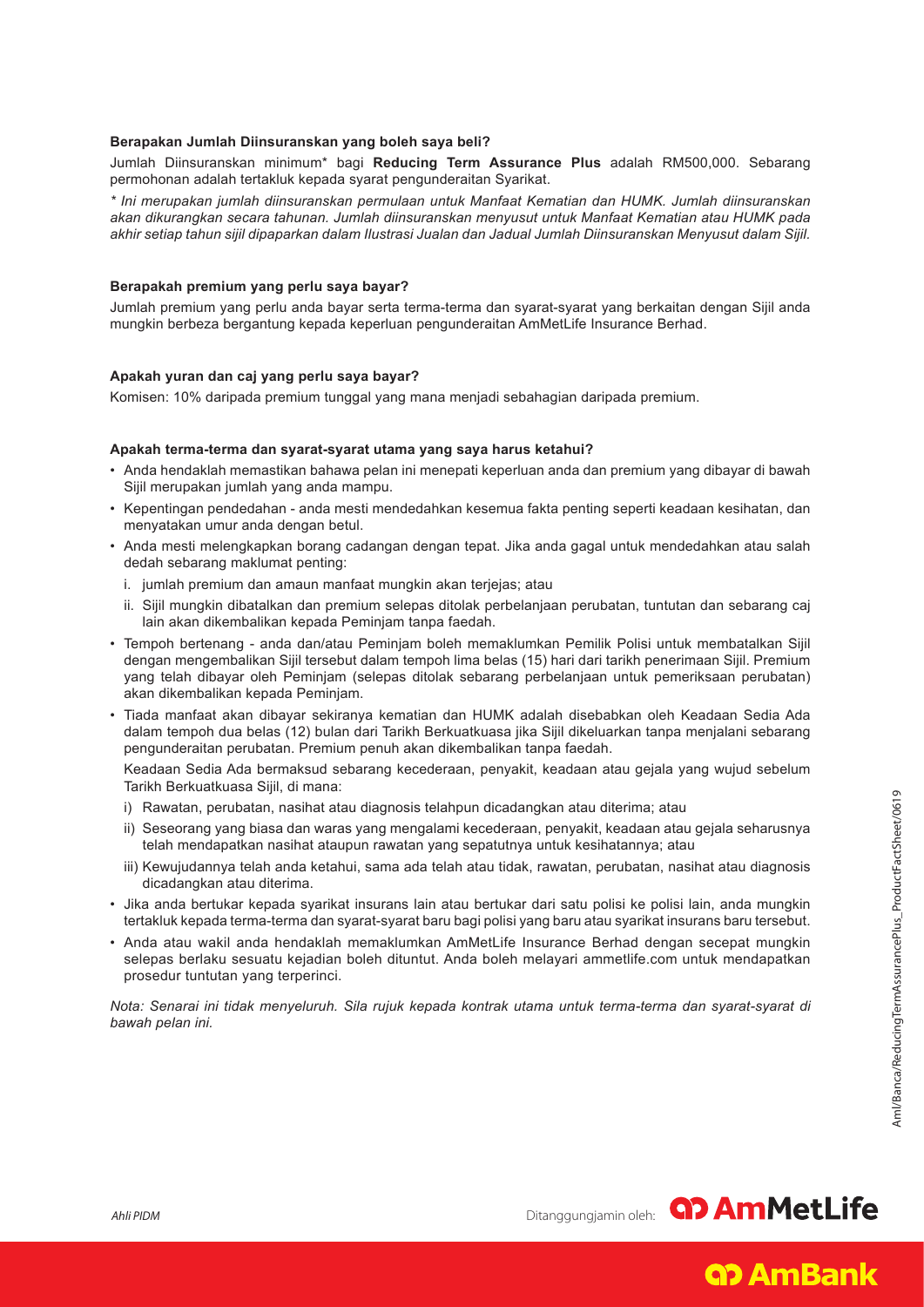### **Apakah pengecualian utama di bawah Sijil?**

- Sijil tidak akan melindungi kematian akibat membunuh diri, tanpa mengira sama ada Diri yang Diinsuranskan siuman atau tidak siuman semasa membunuh diri dalam tempoh satu (1) tahun dari Tarikh Berkuatkuasa. Premium penuh yang telah dibayar ditolak dengan apa-apa perbelanjaan bagi pemeriksaan perubatan (jika ada) Diri yang Diinsuranskan akan dibayar balik tanpa faedah. Tiada manfaat akan dibayar sekiranya kematian adalah disebabkan oleh Keadaan Sedia Ada dalam tempoh dua belas (12) bulan dari Tarikh Berkuatkuasa Sijil, jika berkenaan.
- HUMK tidak akan melindungi sebarang kehilangan upaya yang diakibatkan secara langsung atau tidak langsung, keseluruhannya atau sebahagiannya oleh mana-mana daripada kejadian berikut:
	- i) Kecederaan diri yang disengajakan atau sebarang percubaan berbuat demikian semasa siuman atau tidak siuman; atau
	- ii) Memasuki, mengendali atau menyelenggara, naik atau turun daripada atau dengan mana-mana pesawat atau pengangkutan udara, kecuali semasa Diri yang Diinsuranskan menaiki pesawat udara yang dikendalikan oleh sistem penerbangan penumpang komersial bagi perjalanan penumpang berjadual tetap yang mengikuti laluan tetap penumpangnya atau apabila Diri yang Diinsuranskan merupakan penumpang perkhidmatan pesawat udara atau helikopter berlesen penuh yang beroperasi di kawasan tanpa perkhidmatan pesawat udara penumpang berjadual tetap; atau
	- iii) Kehilangan upaya yang berlaku sebelum Tarikh Berkuatkuasa Sijil; atau
	- iv) Keadaan Sedia Ada dalam tempoh dua belas (12) bulan dari Tarikh Berkuatkuasa Sijil, jika berkenaan.

*Nota: Senarai ini tidak menyeluruh. Sila rujuk kepada kontrak utama untuk pengecualian yang menyeluruh di bawah pelan ini.*

#### **Bolehkah saya membatalkan Sijil saya?**

- Anda dan/atau Peminjam boleh membatalkan Sijil selepas lima belas (15) hari tempoh bertenang (juga dikenali sebagai "tempoh percubaan percuma"), Peminjam berhak menerima nilai serahan tunai (jika ada). Pembatalan Sijil adalah tertakluk kepada kelulusan Pemilik Polisi.
- Jumlah tunai yang akan kami bayar kepada Peminjam apabila anda dan/atau Peminjam membatalkan Sijil selepas tempoh bertenang dan sebelum tempoh matang adalah kurang daripada jumlah kesemua premium yang telah dibayar oleh Peminjam.
- Jika pinjaman diselesaikan sebelum tamat tempoh pinjaman, terdapat 2 pilihan yang ada:
	- i) Anda dan/atau Peminjam boleh membatalkan Sijil ini dan nilai serahan tunai (jika ada) akan dibayar kepada Peminjam, tertakluk kepada AmMetLife menerima suatu notis bertulis daripada anda dan/atau Peminjam dan pelepasan yang sah daripada Pemilik Polisi, atau
	- ii) Sijil boleh diserah hak kepada anda tertakluk kepada AmMetLife menerima suatu notis bertulis daripada Peminjam dan suatu notis bertulis mengenai pelepasan daripada Pemilik Polisi. Sekiranya berlaku tuntutan, pembayaran akan dibuat kepada anda atau penama.

#### **Apakah yang perlu saya lakukan jika terdapat perubahan dalam butiran hubungan saya?**

Adalah penting untuk anda memaklumkan kepada kami tentang sebarang perubahan mengenai maklumat perhubungan anda (termasuk maklumat Peminjam) untuk memastikan bahawa semua surat-menyurat sampai kepada anda dan/atau Peminjam dengan tepat pada masanya.

#### **Adakah saya layak mendapat manfaat cukai?**

Premium yang dibayar mungkin melayakkan anda untuk pelepasan cukai peribadi. Namun begitu, manfaat cukai adalah tertakluk kepada Akta Cukai Pendapatan Malaysia 1967, dan keputusan muktamad Lembaga Hasil Dalam Negeri.

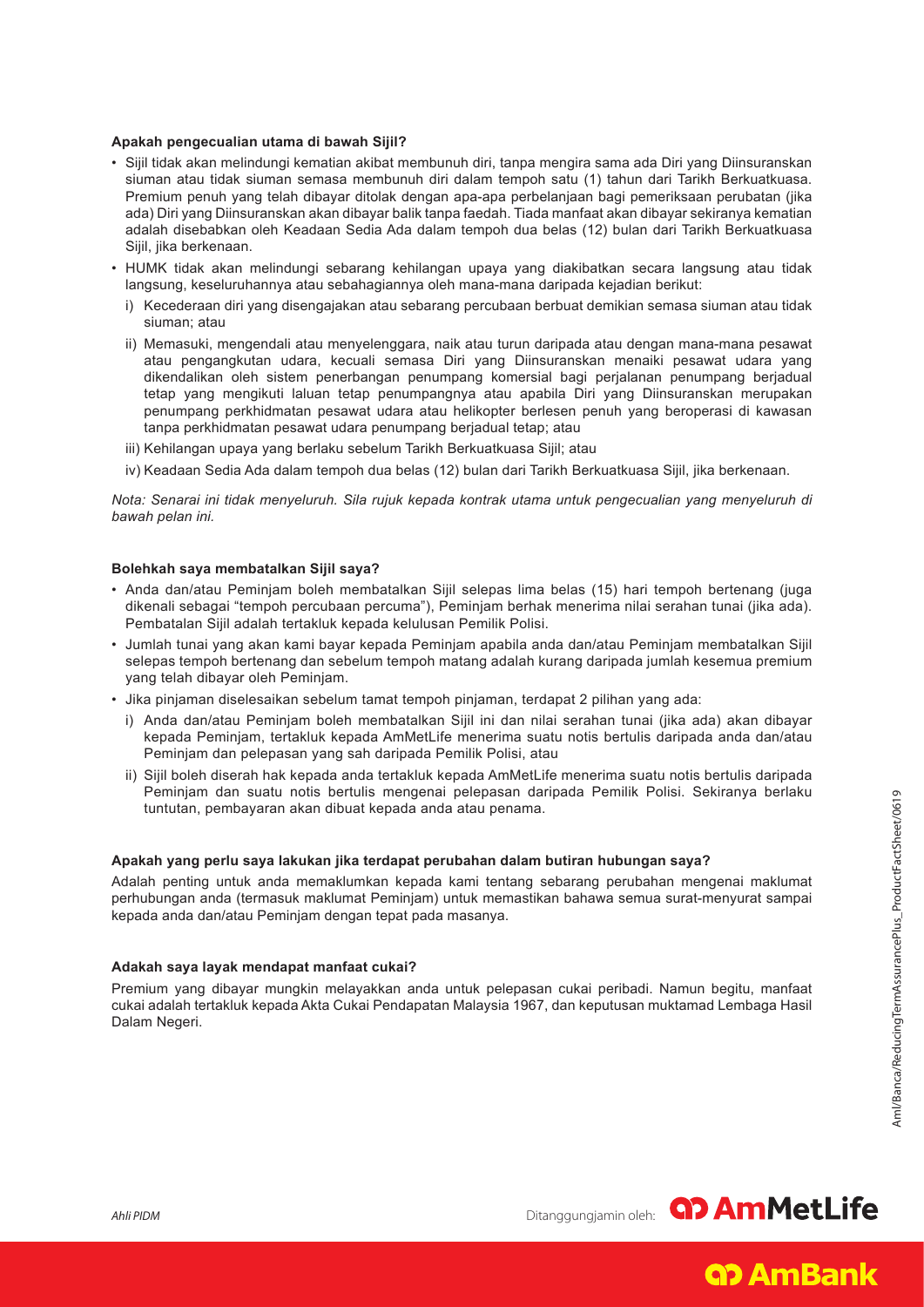# **Di manakah boleh saya mendapatkan maklumat lanjut?**

Jika anda memerlukan maklumat tambahan mengenai insurans hayat, sila rujuk kepada buku panduan *insuranceinfo* yang relevan, ia boleh didapati dalam www.insuranceinfo.com.my.

Jika anda mempunyai sebarang pertanyaan, sila hubungi kami di:

#### **Pusat Perkhidmatan Pelanggan**

AmMetLife Insurance Berhad Tingkat 6, Menara 1 Sentrum, No. 201, Jalan Tun Sambanthan, 50470 Kuala Lumpur.

Tel : 1 300 88 8800

E-mel : customercare@ammetlife.com

Laman web : ammetlife.com

**SMS (Pemberitahuan)**

Taip **AML**<jarak>**Pesanan** Hantar ke **33911** (Pemberitahuan)

#### **Jenis perlindungan serupa yang lain yang boleh didapati**

Sila hubungi AmMetLife Insurance Berhad/AmBank (M) Berhad untuk pelan jenis lain serupa yang ditawarkan oleh AmMetLife Insurance Berhad.

#### **NOTA PENTING:**

**MEMBELI INSURANS HAYAT ADALAH KOMITMEN KEWANGAN JANGKA PANJANG. ANDA DISARAN UNTUK MEMILIH JENIS POLISI YANG PALING BERSESUAIAN DENGAN KEADAAN PERIBADI ANDA. ANDA DISARANKAN UNTUK BACA DAN FAHAMI POLISI INSURANS DAN BERBINCANG DENGAN KAKITANGAN JUALAN BANK ATAU TERUS HUBUNGI SYARIKAT INSURANS UNTUK MAKLUMAT LANJUT.** 

#### **Penafian:**

Maklumat, kenyataan dan/atau butiran yang terkandung di sini hanya sebagai maklumat umum untuk rujukan pantas dan ilustrasi sahaja dan tidak boleh dianggap sebagai kontrak insurans.

Anda dinasihatkan supaya merujuk kepada kontrak utama dan Sijil yang telah anda beli untuk butiran berkenaan ciri-ciri penting Pelan.

Lembaran fakta produk adalah untuk maklumat umum sahaja. Ia bukan kontrak insurans. Anda dinasihatkan supaya merujuk kepada Helaian Pendedahan Produk, Ilustrasi Jualan dan buku *insuranceinfo* yang berkenaan untuk butiran mengenai ciri-ciri penting, manfaat dan pengecualian pelan sebelum membeli pelan ini.

Sekiranya anda perlukan maklumat lanjut, anda boleh merujuk kepada wakil jualan kami atau hubungi kami di talian 1300 88 8800 atau layari laman web kami. Jika terdapat apa-apa percanggahan antara versi-versi Bahasa Malaysia atau bahasa lain dengan versi Bahasa Inggeris dalam dokumen ini, maka versi Bahasa Inggeris hendaklah digunakan.

AmMetLife Insurance Berhad dilesenkan di bawah Akta Perkhidmatan Kewangan 2013 dan dikawal selia oleh Bank Negara Malaysia.



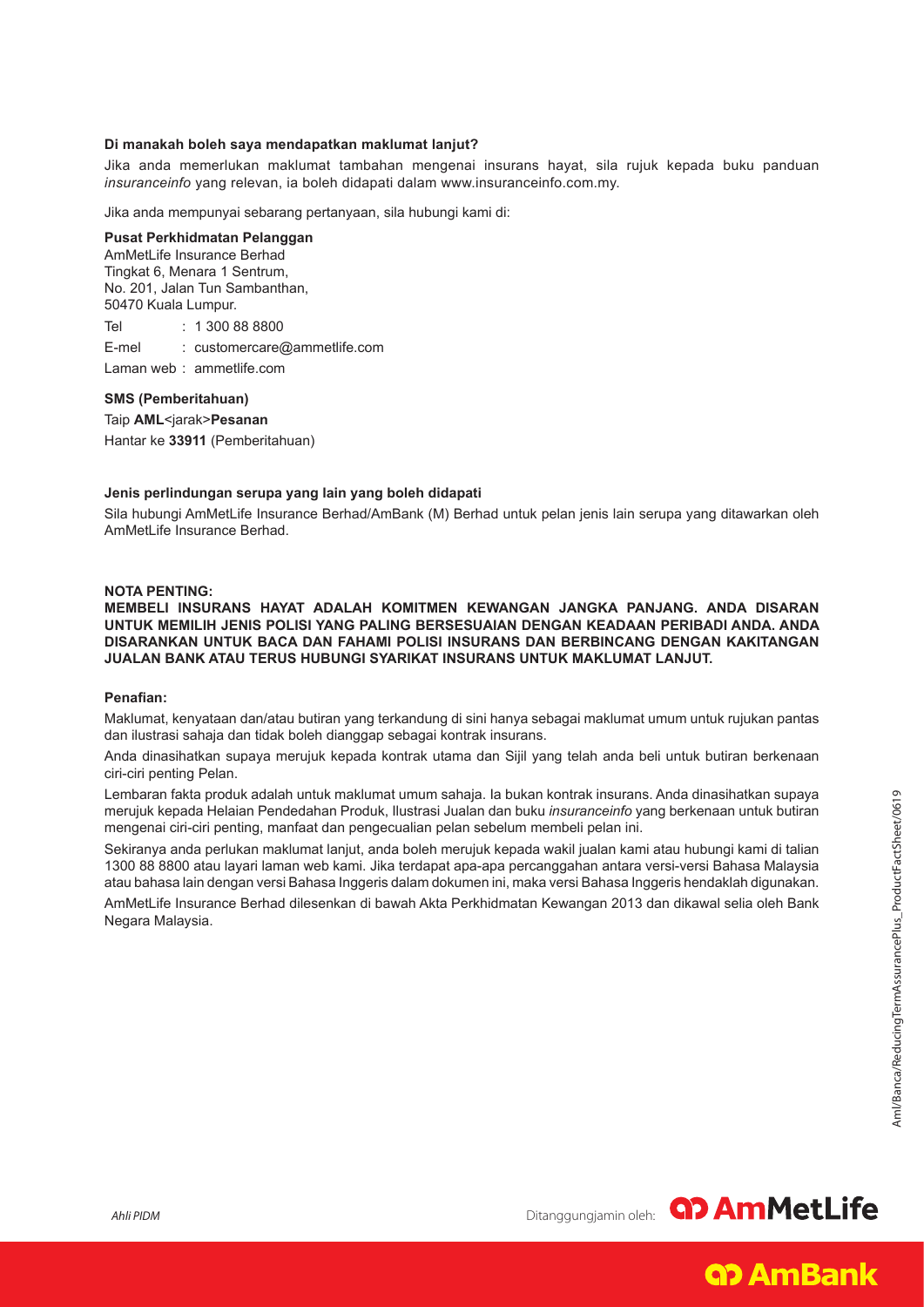# **Reducing Term Assurance Plus**产品说明书

# 这是什么产品?

**Reducing Term Assurance Plus**是一项提供死亡和完全及永久性残废(TPD)保障的传统单期保费非分红式递减 式期限保证计划。如果您身为受保人,在保障期间不幸去世或遭遇完全及永久性残废,递减式保额将一次性支付给 AmBank (M) Berhad("保单持有人")以支付未偿还的商业贷款余额。扣除保单持有人的债务后剩余利益(如有),该利益 将支付予保单持有人贷款融资的企业单位("贷款人")。

## 它提供了什么保障/利益?

**Reducing Term Assurance Plus**涵盖了:

• 死亡

 当受保人不幸死亡,递减式保额将根据销售说明或保单证书("证书")中的递减式保额表,一次性支付。

一旦支付了死亡利益,证书将被终止并不再有任何价值。在付任何结算时,该证书任何未偿还的债务应从该证书应付 的利益中扣除。

 在主要契约中已列明完整的条款与规则。

## • 完全及永久性残废(TPD)

一旦受保人遭遇完全及永久性残废,递减式保额将根据销售说明或保单证书("证书")中的递减式保额表,一次性 支付。

所有保障完全及永久性残废的证书,若属于同一受保人,其应支付完全及永久性残废的总利益最高限于 RM8,000,000。

当证书和所有有效保单所能得到的基本保额少过或相等于RM8,000,000,完全及永久性残废利益将被一次性支付。 证书应于已被批准的完全及永久性残废索赔的残废开始日终止并不再有任何价值。

当证书和所有有效保单所能得到的基本保额超过RM8,000,000,只有RM8,000,000将被一次性支付。完全及永久性残 废利益将会于已被批准的完全及永久性残废索赔的残废开始日停止。证书将继续生效并延续死亡利益直至到期日。递减 式保额于已被批准的完全及永久性残废(TPD)索赔的残废开始日,在扣除根据证书支付的完全及永久性残废利益的实 际限额后将在受保人死亡时一次性支付。在主要契约中已列明完整的条款与规则。

完全及永久性残废利益将在受保人年届六十五岁(65)生日前的证书周年立即自动终止。

在付任何结算时,该证书任何未偿还的债务应从该证书应付的利益中扣除。

期限:涵盖直至早逝,完全及永久性残废,退保或证书期满,视何者较早而定。

#### 我符合资格购买**Reducing Term Assurance Plus**吗?

**Reducing Term Assurance Plus**提供给年龄介于18岁至65岁(下一个生日)的人士。

#### 我可购买的保额是多少?

**Reducing Term Assurance Plus**的最低保额\*为RM500,000。任何申请将受限于本公司适用的承保要求。 \*这是死亡和完全及永久性残废利益的最初保额。保额将每年递减。在每个证书周年末,给予死亡或完全及永久性残废利 益的递减金额列明在销售说明和证书中的递减式保额表中。

#### 我需要支付多少保费?

您必须支付的总保费以及与证书相关的条款与规则可能会有所不同,这取决于AmMetLife Insurance Berhad的承保 要求。

# 我需要支付哪些费用和收费?

佣金:单期保费的10%即是保费的一部分。



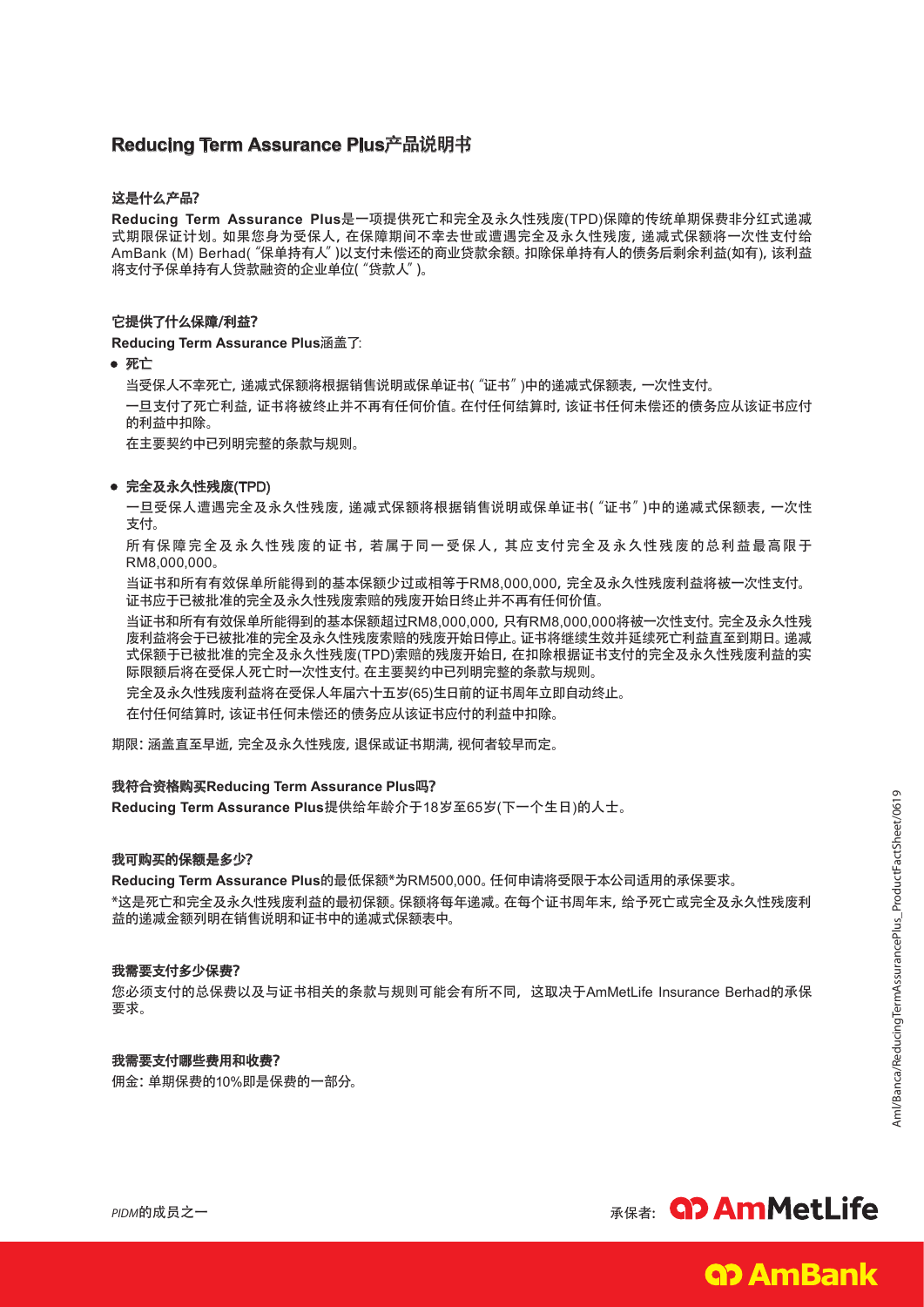## 我需留意哪些主要的条款与规则呢?

- 您应确保此保单能符合您的需求,而所须缴付的保险费用也是您所能负担的。
- 据实申报的重要性一您必须据实申报一切有关事项例如医疗情况及正确说明您的年龄。
- 您必须准确填写申请表格。 若您未能据实申报或错误申报任何有关事项, 这将导致:
	- i. 保费及利益的数额受到影响;或
	- ii. 证书可能被取消及所有已缴付的保险费用将扣除医疗开销、索赔和其他费用后,全数退还于贷款人,不计 利息。
- 冷静期-您及/或贷款人可以在收到证书后的十五(15)天内通知保单持有人以取消和退回证书。 贷款人将可获得退还 已缴付的保费 (惟需扣除已支付的任何的医疗费用)。
- 如果证书未经过医疗承保,在证书的生效日期之后的十二(12)个月内由现有病症所导致的死亡和完全及永久性残 废, 将不被支付利益,保费将无利息全额退还。

预先存在的疾病包括任何证书生效日起存在的受伤、疾病、病症或症状:

- i) 已寻求或接受治疗、药物、咨询或诊断; 或
- ii) 一个正常谨慎的人因受伤、疾病、病症或症状,而就他/她的健康寻求咨询或治疗; 或
- iii) 您已知疾病存在, 无论是否寻求或接受治疗、药物、 咨询或诊断。
- 若您选择了另一家保险公司, 或以新保单替换旧保单, 您需依照新的保单或新的保险公司的条款及规则。
- 在发生任何索赔事件后,您或您的代表必须马上通知AmMetLife Insurance Berhad。您可以浏览ammetlife.com 以获取详细的索赔程序。

备注:以上所列未尽详尽。请参阅主要契约所列明的条款与规则。

#### 证书的主要不受保的事项是什么?

- 证书将不涵盖在证书生效日起一年内因神智正常或精神失常的情况下蓄意自杀而导致的死亡。保费将无利息全 额退还,惟需扣除任何已支付的医疗检查费用。如果在证书的生效日期之后的十二(12)个月内死亡,并且是由于 现有病症而导致则不支付利益,如适用。
- 任何以下因直接或间接,全部或部分,而造成完全及永久性残废的事项将不受保:
	- i) 在神智正常或精神失常的情况下蓄意自残或做出任何企图威胁自身安全的行为; 或
	- ii) 在任何空中设备或运输工具内登入、登出、操作、服务、或被载送,除非受保人是付费乘搭由根据规律商业航线 时间表载客服务的商业航空公司的搭客,或当受保人乘搭有根据规律航线时间载客服务的客机没提供服务地点 但拥有执照的飞机或直升机;或
	- iii) 在证书生效日之前已存在的残废;或
	- iv) 在证书生效日之前十二(12)个月已存在的病症,如适用。

备注:以上所列未尽详尽。请参阅主要契约以了解此保单完整的不受保事项。

#### 我可以取消我的证书吗?

- 您及/或贷款人可在15天的冷静期(也被称为"免费阅览期")后取消证书,贷款人有资格获取现金退保价值(如有)。证 书的取消将受限于保单持有人的同意。
- 您/或贷款人在冷静期后及保单期满前取消证书,我们支付贷款人的现金金额将少于贷款人已经缴付的保费总额。
- 若贷款在贷款期限到期之前已偿还,您有两个选择:
	- i) 您 及/或贷款人可以取消证书,现金退保价值(如有)将支付予贷款人,惟您/或贷款人需以书面通知 AmMetLife,以及需获得保单持有人的有效批准;或
	- ii) 证书将转给予您一旦AmMetLife收到贷款人的书面通知及保单持有人的同意书面证明。如有索赔,您或您 的提名人将收到付款。

#### 如果我的联系方式有所改变,我该怎么做?

若您的联系方式有所更改(包括贷款人),请务必通知我们以确保您及/或贷款人将准时收到所有信件。

#### 我是否可享有税务减免利益?

已缴付保费可享有个人税务减免。惟需符合1967年马来西亚所得税法令,并以内陆税收局的最终决定为准。





**Q? AmBank**